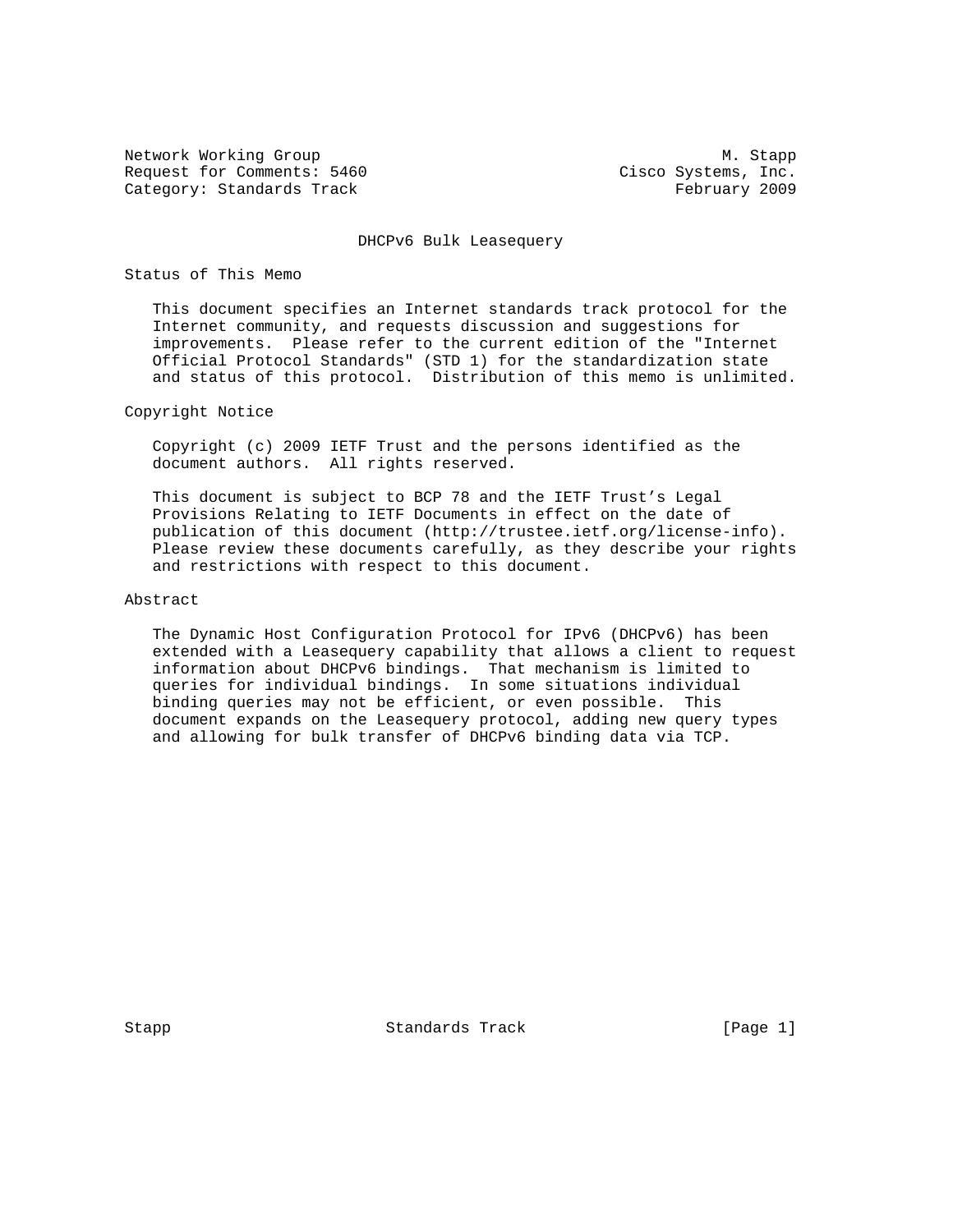Table of Contents

| $1$ .                                                        |        |                                                                              |  |  |  |  |  |  |  |  |  |   |  |  |  | $\overline{\mathbf{3}}$ |
|--------------------------------------------------------------|--------|------------------------------------------------------------------------------|--|--|--|--|--|--|--|--|--|---|--|--|--|-------------------------|
| 2.                                                           |        | $Terminology \ldots \ldots \ldots \ldots \ldots \ldots \ldots \ldots \ldots$ |  |  |  |  |  |  |  |  |  |   |  |  |  | $\mathbf{3}$            |
| 3.                                                           |        |                                                                              |  |  |  |  |  |  |  |  |  |   |  |  |  | $\overline{4}$          |
| Interaction between UDP Leasequery and Bulk Leasequery<br>4. |        |                                                                              |  |  |  |  |  |  |  |  |  | 5 |  |  |  |                         |
| 5.                                                           |        | Message and Option Definitions                                               |  |  |  |  |  |  |  |  |  |   |  |  |  | $6\,$                   |
|                                                              |        | 5.1. Message Framing for TCP                                                 |  |  |  |  |  |  |  |  |  |   |  |  |  | 6                       |
|                                                              |        |                                                                              |  |  |  |  |  |  |  |  |  |   |  |  |  | 6                       |
|                                                              |        |                                                                              |  |  |  |  |  |  |  |  |  |   |  |  |  | $\overline{7}$          |
|                                                              |        |                                                                              |  |  |  |  |  |  |  |  |  |   |  |  |  | $\overline{7}$          |
|                                                              |        |                                                                              |  |  |  |  |  |  |  |  |  |   |  |  |  | $\overline{7}$          |
|                                                              |        |                                                                              |  |  |  |  |  |  |  |  |  |   |  |  |  | $7\phantom{.0}$         |
|                                                              |        | 5.3.2. QUERY_BY_LINK_ADDRESS                                                 |  |  |  |  |  |  |  |  |  |   |  |  |  | 8                       |
|                                                              |        | 5.3.3. QUERY_BY_REMOTE_ID                                                    |  |  |  |  |  |  |  |  |  |   |  |  |  | 8                       |
| 5.4.                                                         |        |                                                                              |  |  |  |  |  |  |  |  |  |   |  |  |  | 8                       |
|                                                              | 5.4.1. | Relay-ID Option 8                                                            |  |  |  |  |  |  |  |  |  |   |  |  |  |                         |
| 5.5.                                                         |        |                                                                              |  |  |  |  |  |  |  |  |  |   |  |  |  |                         |
| 5.6.                                                         |        | Connection and Transmission Parameters 9                                     |  |  |  |  |  |  |  |  |  |   |  |  |  |                         |
| б.                                                           |        |                                                                              |  |  |  |  |  |  |  |  |  |   |  |  |  |                         |
|                                                              |        |                                                                              |  |  |  |  |  |  |  |  |  |   |  |  |  |                         |
|                                                              |        |                                                                              |  |  |  |  |  |  |  |  |  |   |  |  |  |                         |
|                                                              |        |                                                                              |  |  |  |  |  |  |  |  |  |   |  |  |  |                         |
|                                                              | 6.3.1. | Reply Completion 11                                                          |  |  |  |  |  |  |  |  |  |   |  |  |  |                         |
|                                                              |        | 6.4. Querying Multiple Servers 11                                            |  |  |  |  |  |  |  |  |  |   |  |  |  |                         |
| 6.5.                                                         |        | Multiple Queries to a Single Server 12                                       |  |  |  |  |  |  |  |  |  |   |  |  |  |                         |
|                                                              |        |                                                                              |  |  |  |  |  |  |  |  |  |   |  |  |  |                         |
| 6.6.                                                         |        | Closing Connections 13                                                       |  |  |  |  |  |  |  |  |  |   |  |  |  |                         |
|                                                              |        |                                                                              |  |  |  |  |  |  |  |  |  |   |  |  |  |                         |
|                                                              |        | 7.1. Accepting Connections 13                                                |  |  |  |  |  |  |  |  |  |   |  |  |  |                         |
|                                                              |        |                                                                              |  |  |  |  |  |  |  |  |  |   |  |  |  |                         |
|                                                              |        | 7.3. Multiple or Parallel Queries 15                                         |  |  |  |  |  |  |  |  |  |   |  |  |  |                         |
|                                                              |        | 7.4. Closing Connections 15                                                  |  |  |  |  |  |  |  |  |  |   |  |  |  |                         |
|                                                              |        | 8. Security Considerations 16                                                |  |  |  |  |  |  |  |  |  |   |  |  |  |                         |
|                                                              |        |                                                                              |  |  |  |  |  |  |  |  |  |   |  |  |  |                         |
|                                                              |        |                                                                              |  |  |  |  |  |  |  |  |  |   |  |  |  |                         |
|                                                              |        |                                                                              |  |  |  |  |  |  |  |  |  |   |  |  |  |                         |
|                                                              |        | 11.1. Normative References 17                                                |  |  |  |  |  |  |  |  |  |   |  |  |  |                         |
|                                                              |        | 11.2. Informative References 17                                              |  |  |  |  |  |  |  |  |  |   |  |  |  |                         |

Stapp Standards Track [Page 2]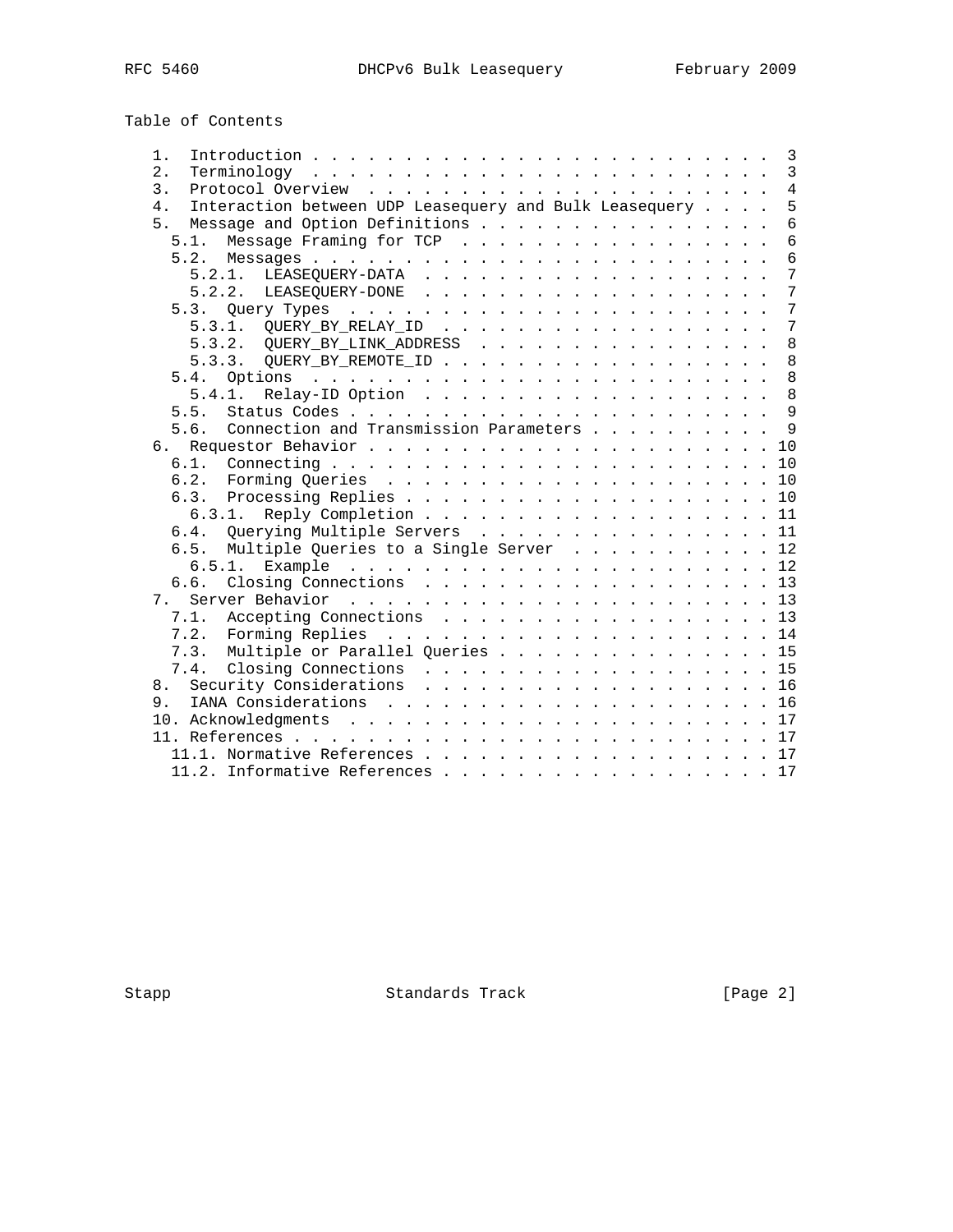## 1. Introduction

 The DHCPv6 [RFC3315] protocol specifies a mechanism for the assignment of IPv6 address and configuration information to IPv6 nodes. IPv6 Prefix Delegation (PD) for DHCPv6 [RFC3633] specifies a mechanism for DHCPv6 delegation of IPv6 prefixes and related data. DHCPv6 servers maintain authoritative information including binding information for delegated IPv6 prefixes.

 The client of a PD binding is typically a router, which then advertises the delegated prefix to locally-connected hosts. The delegated IPv6 prefix must be routeable in order to be useful. The actual DHCPv6 PD client may not be permitted to inject routes into the delegating network. In service-provider (SP) networks, for example, an edge router typically acts as a DHCPv6 relay agent, and this edge router often has the responsibility to maintain routes within the service-provider network for clients' PD bindings.

 A DHCPv6 relay with this responsibility requires a means to recover binding information from the authoritative DHCPv6 server(s) in the event of replacement or reboot, in order to restore routeability to delegated prefixes. The relay may be a network device without adequate local storage to maintain the necessary binding-to-route data. A DHCPv6 Leasequery protocol [RFC5007] has been developed that allows queries for individual bindings from the authoritative DHCPv6 server(s). The individual query mechanism is only useable when the target binding is known to the requestor, such as upon receipt of traffic. In the case of DHCPv6 Prefix Delegation, the PD binding data may need to be known before any traffic arrives from the client router. The DHCPv6 relay router may not be able to form individual queries in such cases.

 This document extends the DHCPv6 Leasequery protocol to add support for queries that address these requirements. At the SP edge there may be many thousands of delegated prefixes per relay, so we specify the use of TCP [RFC4614] for efficiency of data transfer. We specify a new DHCPv6 option, the Relay Identifier option, to support efficient recovery of all data associated with a specific relay agent; we also add a query-type for this purpose. We add query-types by network segment and by Remote-ID option value, to assist a relay that needs to recover a subset of its clients' bindings.

## 2. Terminology

 The key words "MUST", "MUST NOT", "REQUIRED", "SHALL", "SHALL NOT", "SHOULD", "SHOULD NOT", "RECOMMENDED", "MAY", and "OPTIONAL" in this document are to be interpreted as described in [RFC2119].

Stapp Standards Track [Page 3]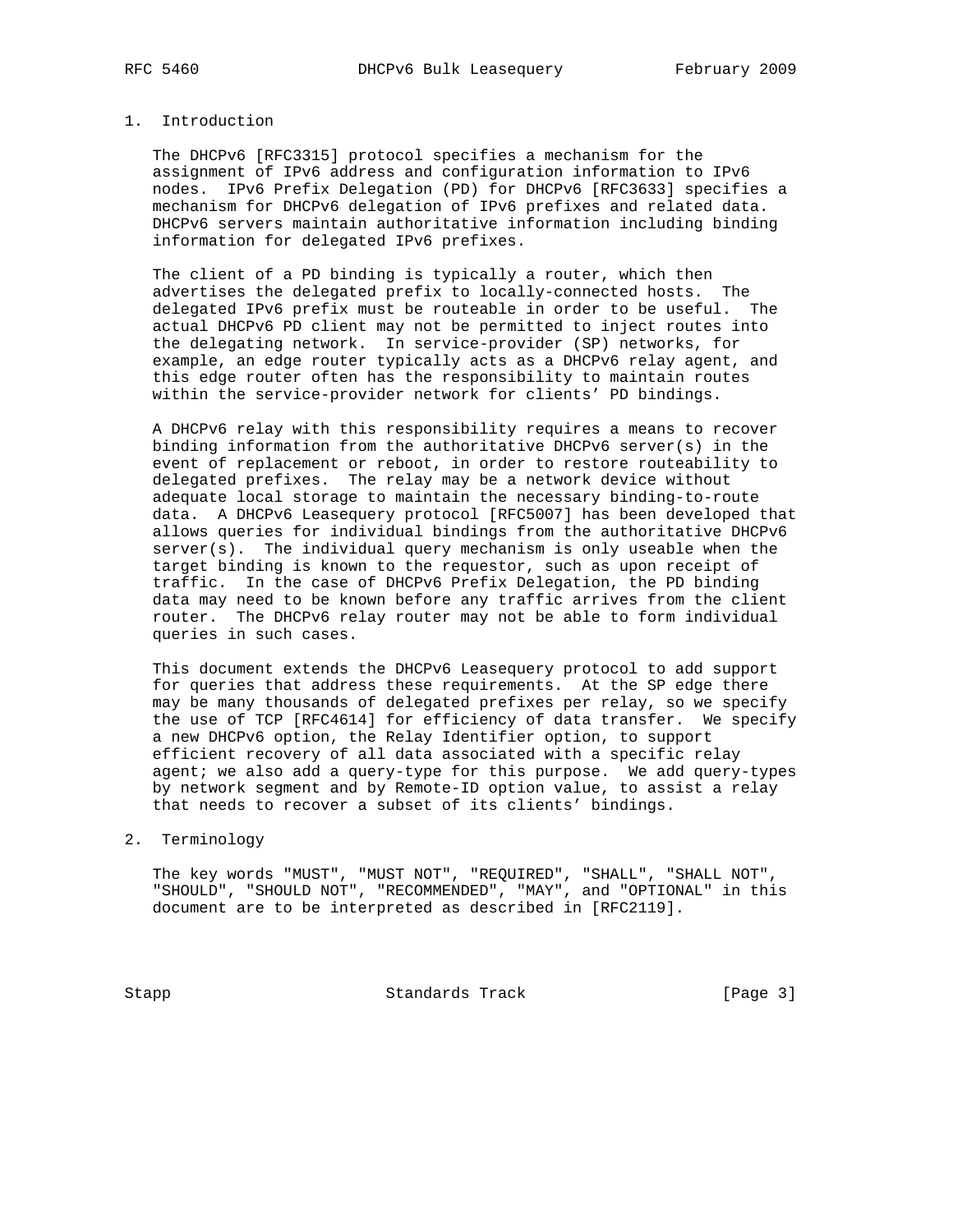DHCPv6 terminology is defined in [RFC3315]. DHCPv6 Leasequery terminology is defined in [RFC5007].

3. Protocol Overview

 The Bulk Leasequery mechanism is modeled on the existing individual Leasequery protocol in [RFC5007]; most differences arise from the use of TCP. A Bulk Leasequery client opens a TCP connection to a DHCPv6 server, using the DHCPv6 port 547. Note that this implies that the Leasequery client has server IP address(es) available via configuration or some other means, and that it has unicast IP reachability to the server. No relaying for bulk leasequery is specified.

 After establishing a connection, the client sends a LEASEQUERY message containing a query-type and data about bindings it is interested in. The server uses the query-type and the data to identify any relevant bindings. In order to support some query types, servers may have to maintain additional data structures or be able to locate bindings based on specific option data. The server replies with a LEASEQUERY-REPLY message, indicating the success or failure of the query. If the query was successful, the server includes the first client's binding data in the LEASEQUERY-REPLY message also. If more than one client's bindings are being returned, the server then transmits the additional client bindings in a series of LEASEQUERY-DATA messages. If the server has sent at least one client's bindings, it sends a LEASEQUERY-DONE message when it has finished sending its replies. The client may reuse the connection to send additional queries. Each end of the TCP connection can be closed after all data has been sent.

 This specification includes a new DHCPv6 option, the Relay-ID option. The option contains a DUID (DHCP Unique Identifier) identifying a DHCPv6 relay agent. Relay agents can include this option in Relay- Forward messages they send. Servers can retain the Relay-ID and associate it with bindings made on behalf of the relay's clients. A relay can then recover binding information about downstream clients by using the Relay-ID in a LEASEQUERY message. The Relay-ID option is defined in Section 5.4.1.

 Bulk Leasequery supports the queries by IPv6 address and by Client DUID as specified in [RFC5007]. The Bulk Leasequery protocol also adds several new queries. The new queries introduced here cannot be used effectively with the UDP Leasequery protocol. Requestors MUST NOT send these new query-types in [RFC5007] query messages.

Stapp Standards Track [Page 4]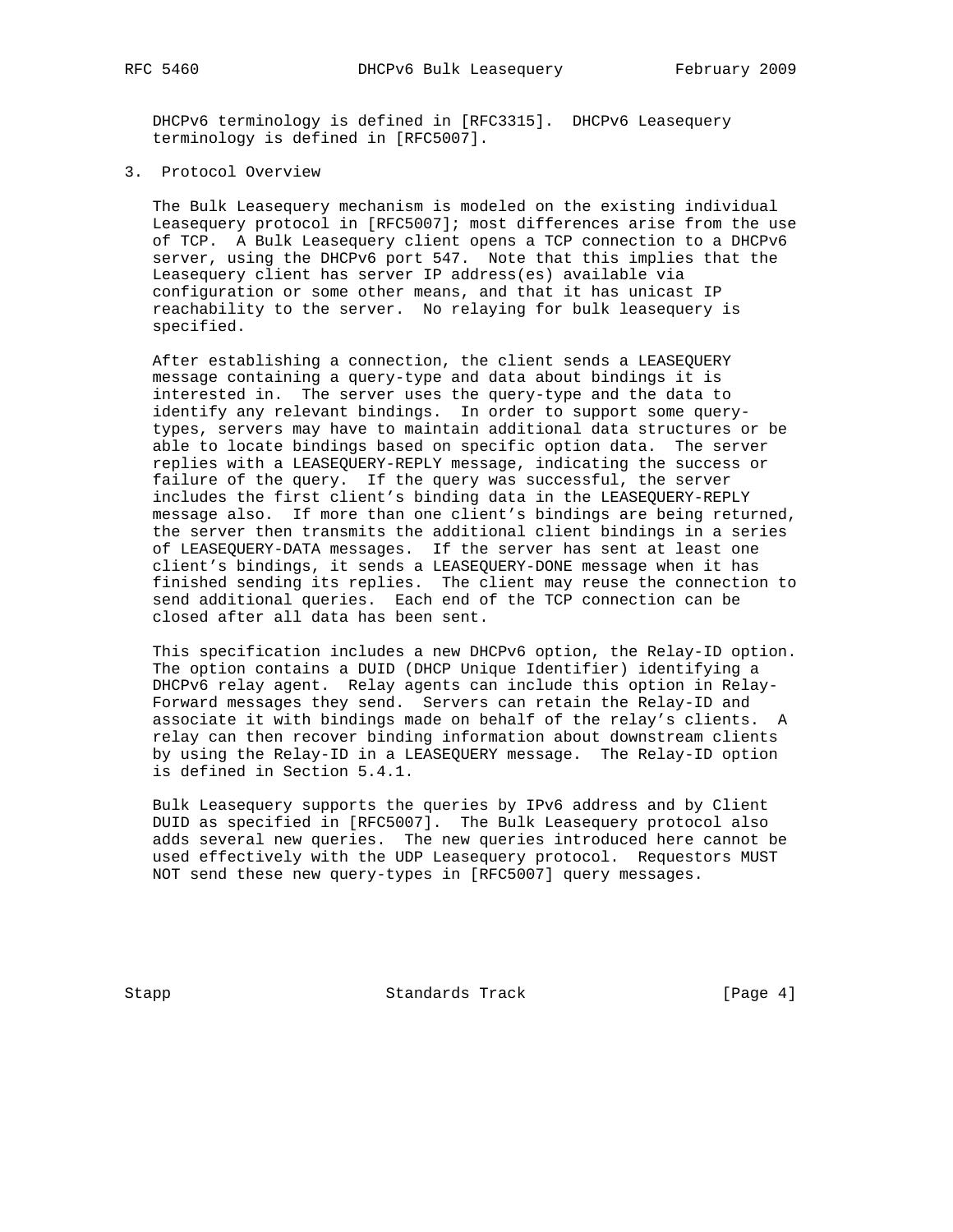Query by Relay Identifier - This query asks a server for the bindings associated with a specific relay; the relay is identified by a DUID carried in a Relay-ID option.

- Query by Link Address This query asks a server for the bindings on a particular network segment; the link is specified in the query's link-address field.
- Query by Remote ID This query asks a server for the bindings associated with a Relay Agent Remote-ID option [RFC4649] value.
- 4. Interaction between UDP Leasequery and Bulk Leasequery

 Bulk Leasequery can be seen as an extension of the existing UDP Leasequery protocol [RFC5007]. This section tries to clarify the relationship between the two protocols.

 The query-types introduced in the UDP Leasequery protocol can be used in the Bulk Leasequery protocol. One change in behavior is introduced when Bulk Leasequery is used. [RFC5007], in sections 4.1.2.5 and 4.3.3, specifies the use of a Client Link option in LEASEQUERY-REPLY messages in cases where multiple bindings were found. When Bulk Leasequery is used, this mechanism is not necessary: a server returning multiple bindings simply does so directly as specified in this document. The Client Link option MUST NOT appear in Bulk Leasequery replies.

 Only LEASEQUERY, LEASEQUERY-REPLY, LEASEQUERY-DATA, and LEASEQUERY- DONE messages are allowed over the Bulk Leasequery connection. No other DHCPv6 messages are supported. The Bulk Leasequery connection is not an alternative DHCPv6 communication option for clients seeking DHCPv6 service.

 The new queries introduced in this specification cannot be used with the UDP Leasequery protocol. Servers that implement this specification and also permit UDP queries MUST NOT accept Bulk Leasequery query-types in UDP Leasequery messages. Such servers MUST respond with an error status code of NotAllowed [RFC5007].

 Implementors should note that the TCP message framing defined in Section 5.1 is not compatible with the UDP message format. If a TCP framed request is sent as a UDP message, it may not be valid, because protocol fields will be offset by the message-size prefix.

Stapp Standards Track [Page 5]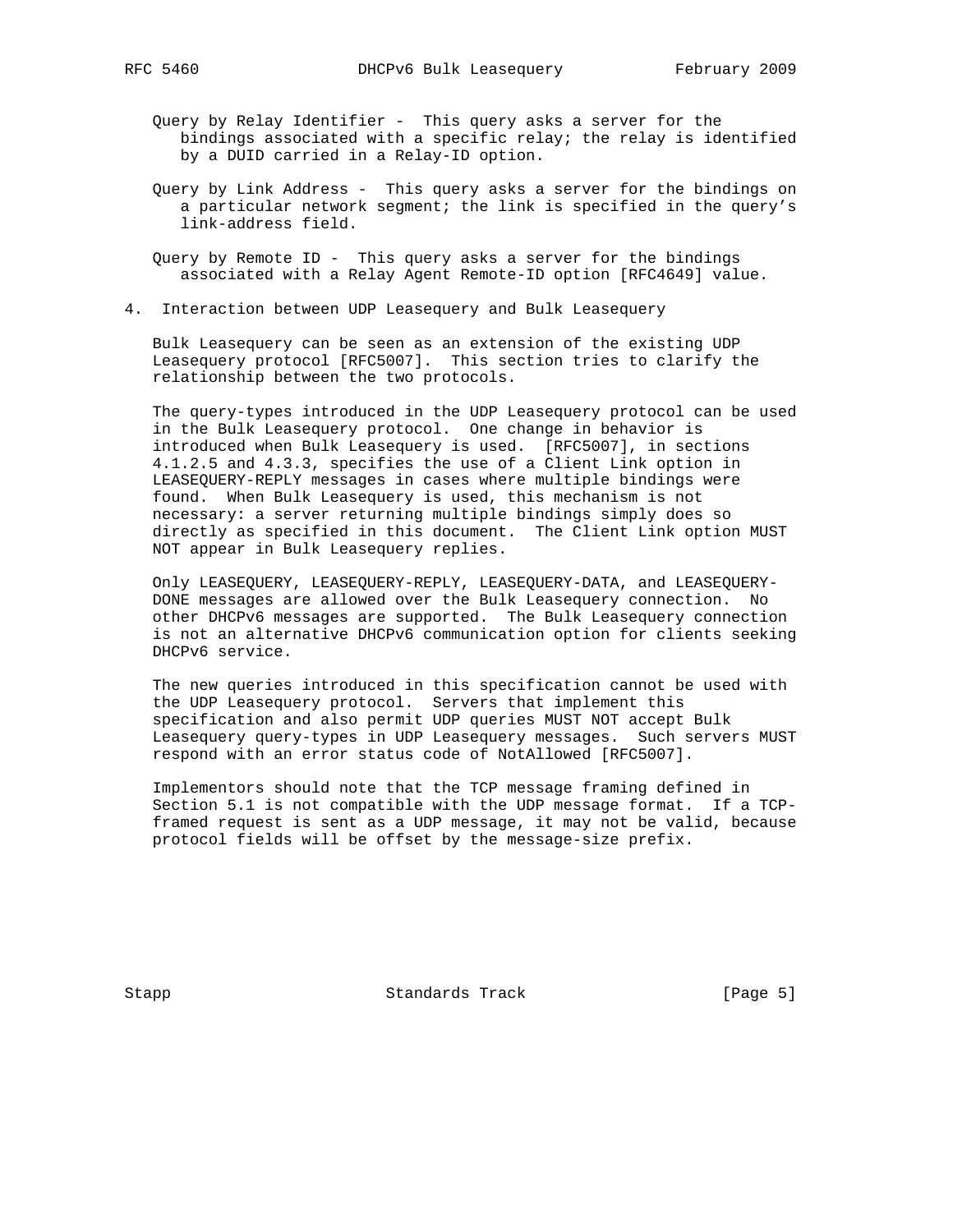## 5. Message and Option Definitions

5.1. Message Framing for TCP

 The use of TCP for the Bulk Leasequery protocol permits one or more DHCPv6 messages to be sent at a time. The receiver needs to be able to determine how large each message is. Two octets containing the message size in network byte order are prepended to each DHCPv6 message sent on a Bulk Leasequery TCP connection. The two message size octets 'frame' each DHCPv6 message.

DHCPv6 message framed for TCP:

 $0$  1 2 3 0 1 2 3 4 5 6 7 8 9 0 1 2 3 4 5 6 7 8 9 0 1 2 3 4 5 6 7 8 9 0 1 +-+-+-+-+-+-+-+-+-+-+-+-+-+-+-+-+-+-+-+-+-+-+-+-+-+-+-+-+-+-+-+-+ | message-size | msg-type | : +-+-+-+-+-+-+-+-+-+-+-+-+-+-+-+-+-+-+-+-+-+-+-+-+-+-+-+-+-+-+-+-+ : transaction-id +-+-+-+-+-+-+-+-+-+-+-+-+-+-+-+-+ | | . . options . (variable) . | | +-+-+-+-+-+-+-+-+-+-+-+-+-+-+-+-+-+-+-+-+-+-+-+-+-+-+-+-+-+-+-+-+ message-size the number of octets in the message that follows, as a 16-bit integer in network byte order.

All other fields are as specified in DHCPv6 [RFC3315].

#### 5.2. Messages

 The LEASEQUERY and LEASEQUERY-REPLY messages are defined in [RFC5007]. In a Bulk Leasequery exchange, a single LEASEQUERY-REPLY message is used to indicate the success or failure of a query, and to carry data that do not change in the context of a single query and answer, such as the Server-ID and Client-ID options. If a query is successful, only a single LEASEQUERY-REPLY message MUST appear. If the server is returning binding data, the LEASEQUERY-REPLY also contains the first client's binding data in an OPTION\_CLIENT\_DATA option.

Stapp Standards Track [Page 6]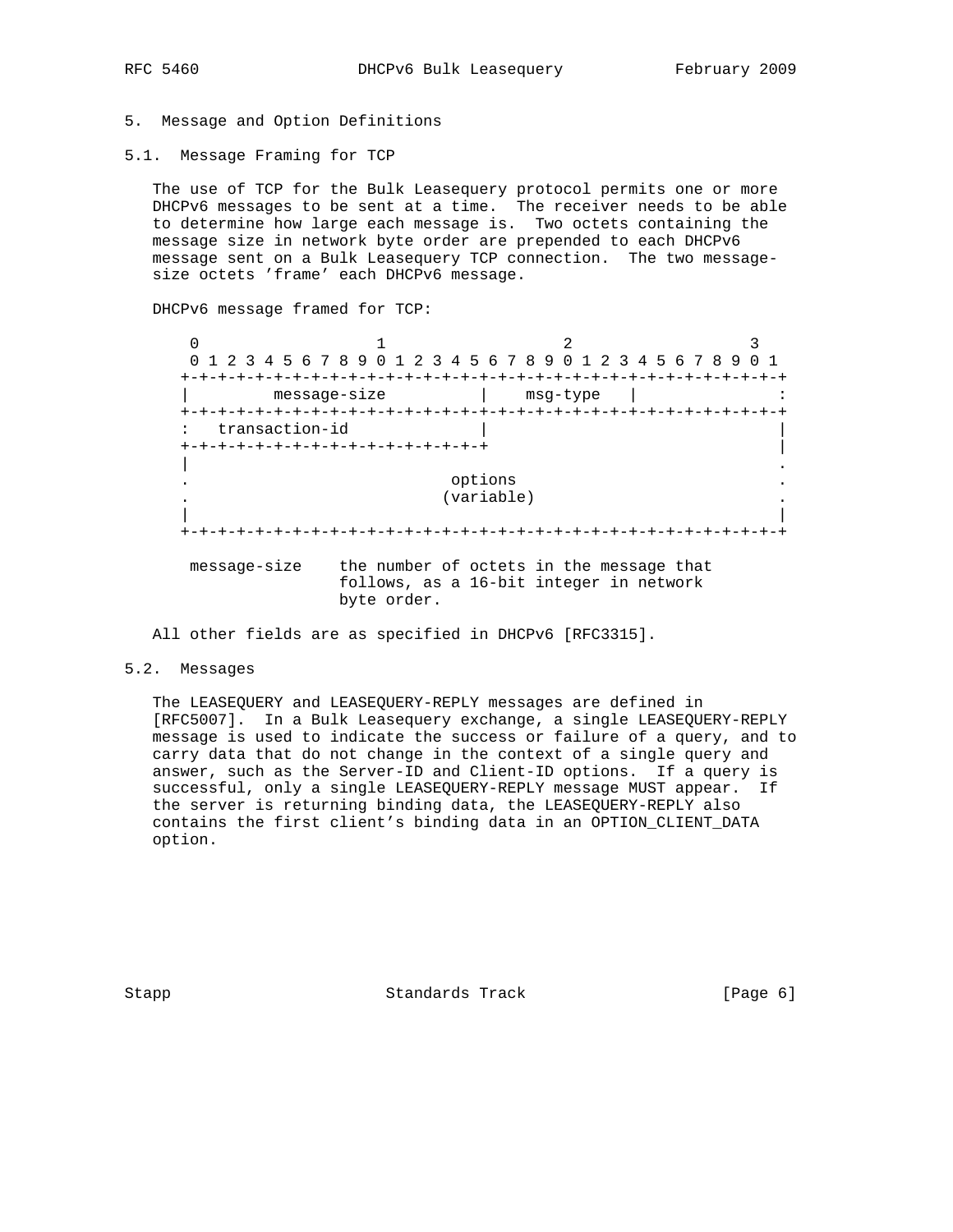## 5.2.1. LEASEQUERY-DATA

 The LEASEQUERY-DATA message carries data about a single DHCPv6 client's leases and/or PD bindings on a single link. The purpose of the message is to reduce redundant data when there are multiple bindings to be sent. The LEASEQUERY-DATA message MUST be preceded by a LEASEQUERY-REPLY message. The LEASEQUERY-REPLY carries the query's status, the Leasequery's Client-ID and Server-ID options, and the first client's binding data if the query was successful.

 LEASEQUERY-DATA MUST ONLY be sent in response to a successful LEASEQUERY, and only if more than one client's data is to be sent. The LEASEQUERY-DATA message's transaction-id field MUST match the transaction-id of the LEASEQUERY request message. The Server-ID, Client-ID, and OPTION\_STATUS\_CODE options SHOULD NOT be included: that data should be constant for any one Bulk Leasequery reply, and should have been conveyed in the LEASEQUERY-REPLY message.

## 5.2.2. LEASEQUERY-DONE

 The LEASEQUERY-DONE message indicates the end of a group of related Leasequery replies. The LEASEQUERY-DONE message's transaction-id field MUST match the transaction-id of the LEASEQUERY request message. The presence of the message itself signals the end of a stream of reply messages. A single LEASEQUERY-DONE MUST BE sent after all replies (a successful LEASEQUERY-REPLY and zero or more LEASEQUERY-DATA messages) to a successful Bulk Leasequery request that returned at least one binding.

 A server may encounter an error condition after it has sent the initial LEASEQUERY-REPLY. In that case, it SHOULD attempt to send a LEASEQUERY-DONE with an OPTION\_STATUS\_CODE option indicating the error condition to the requestor. Other DHCPv6 options SHOULD NOT be included in the LEASEQUERY-DONE message.

#### 5.3. Query Types

The OPTION\_LQ\_QUERY option is defined in [RFC5007]. We introduce the following new query-types: QUERY\_BY\_RELAY\_ID, QUERY\_BY\_LINK\_ADDRESS, and QUERY\_BY\_REMOTE\_ID. These queries are designed to assist relay agents in recovering binding data in circumstances where some or all of the relay's binding data has been lost.

#### 5.3.1. QUERY\_BY\_RELAY\_ID

 This query asks the server to return bindings associated with the specified relay DUID.

Stapp Standards Track [Page 7]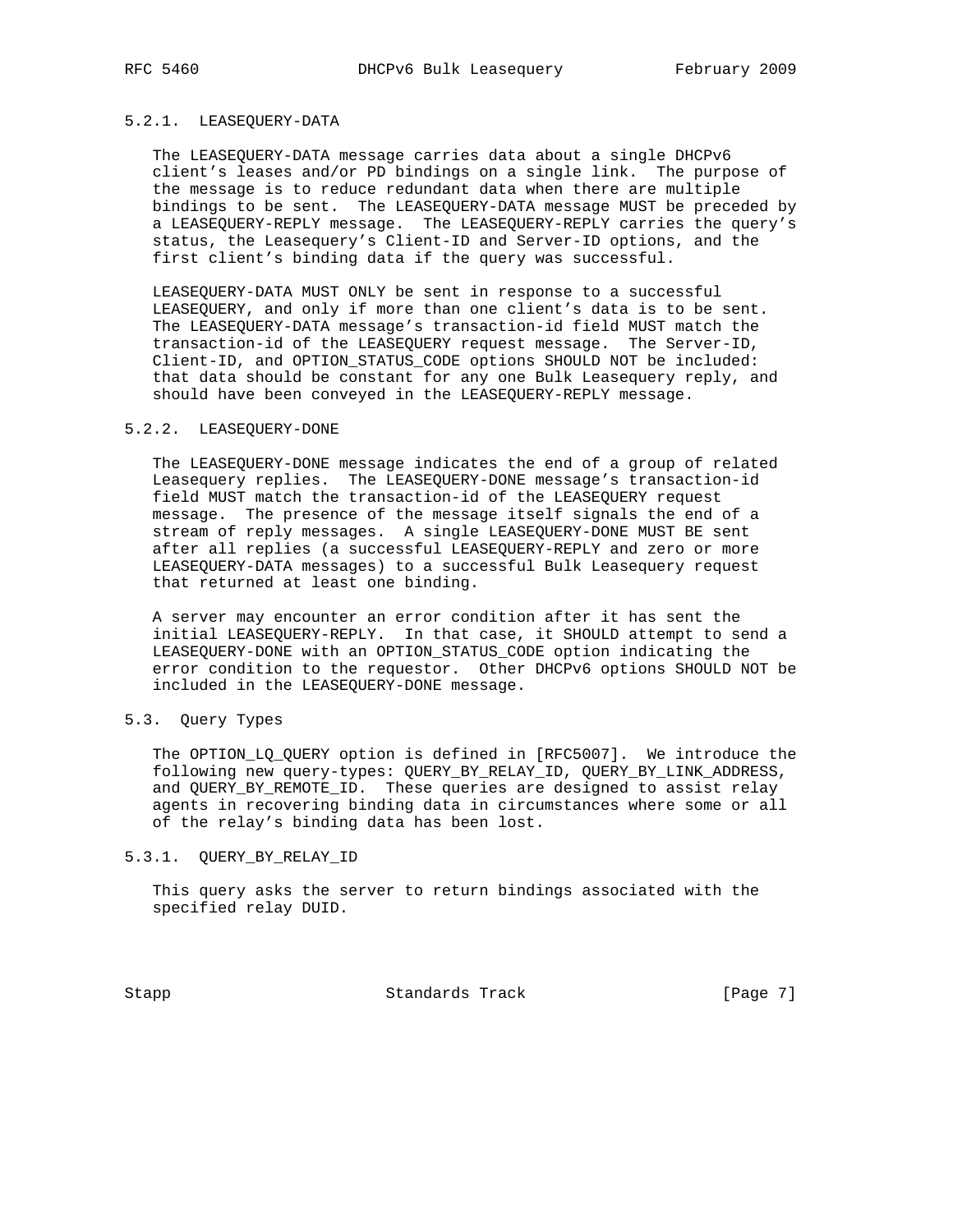QUERY\_BY\_RELAY\_ID - The query-options MUST contain an OPTION\_RELAY\_ID option. If the link-address field is 0::0, the query asks for all bindings associated with the specified relay DUID. If the link-address is specified, the query asks for bindings on that link.

#### 5.3.2. QUERY\_BY\_LINK\_ADDRESS

 The QUERY\_BY\_LINK\_ADDRESS asks the server to return bindings on a network segment identified by a link-address value from a relay's Relay-Forward message.

- QUERY\_BY\_LINK\_ADDRESS The query's link-address contains an address a relay may have used in the link-address of a Relay- Forward message. The Server attempts to locate bindings on the same network segment as the link-address.
- 5.3.3. QUERY\_BY\_REMOTE\_ID

 The QUERY\_BY\_REMOTE\_ID asks the server to return bindings associated with a Remote-ID option value from a relay's Relay-Forward message. The query-options MUST include a Relay Agent Remote-ID option [RFC4649].

 In order to support this query, a server needs to record the most recent Remote-ID option value seen in a Relay-Forward message along with its other binding data.

- QUERY\_BY\_REMOTE\_ID The query-options MUST include a Relay Agent Remote-ID option [RFC4649]. If the Server has recorded Remote-ID values with its bindings, it uses the option's value to identify bindings to return.
- 5.4. Options
- 5.4.1. Relay-ID Option

 The Relay-ID option carries a DUID [RFC3315]. A relay agent MAY include the option in Relay-Forward messages it sends. Obviously, it will not be possible for a server to respond to QUERY\_BY\_RELAY\_ID queries unless the relay agent has included this option. A relay SHOULD be able to generate a DUID for this purpose, and capture the result in stable storage. A relay SHOULD also allow the DUID value to be configurable: doing so allows an administrator to replace a relay agent while retaining the association between the relay and existing DHCPv6 bindings.

Stapp Standards Track [Page 8]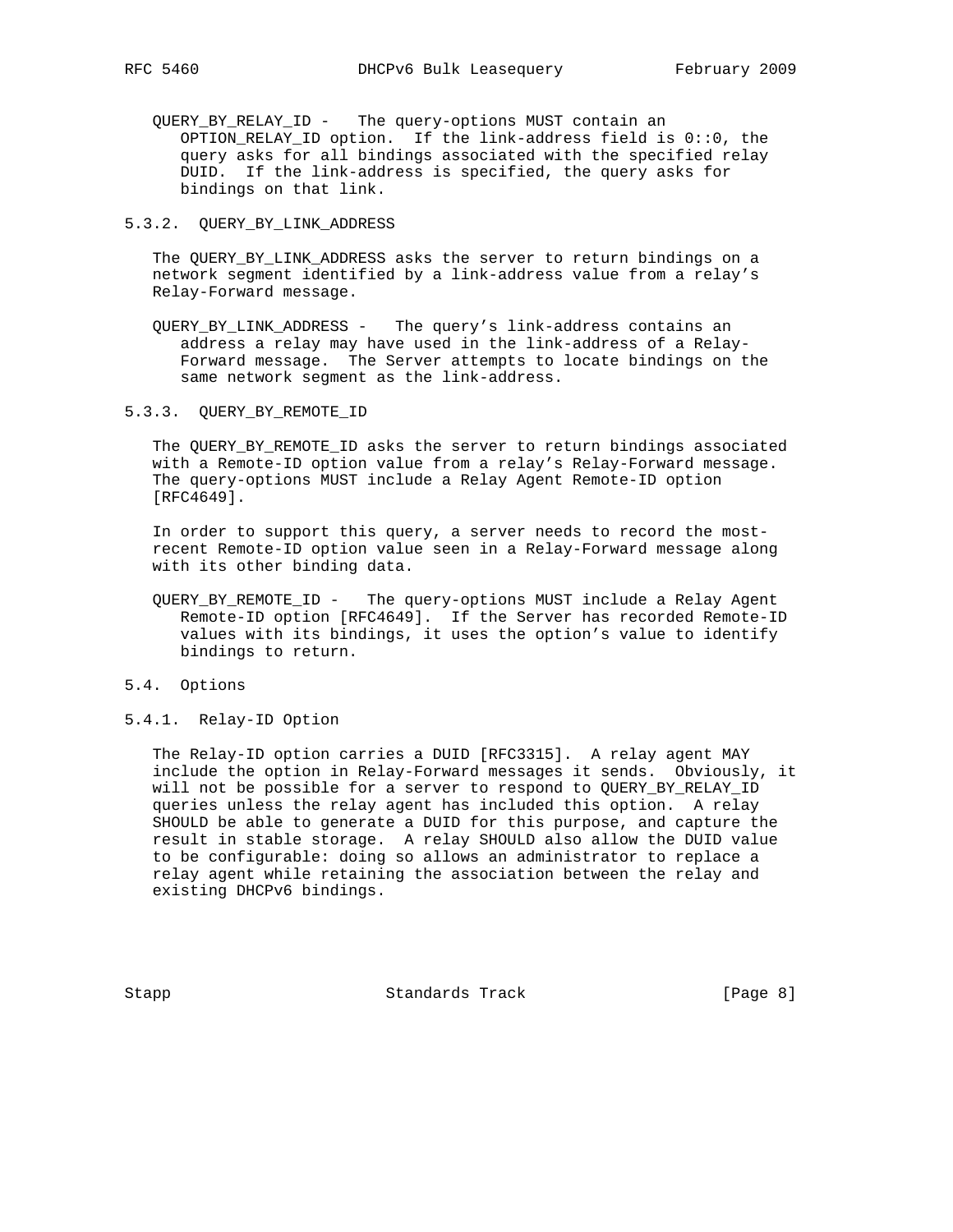A DHCPv6 server MAY associate Relay-ID options from Relay-Forward messages it processes with prefix delegations and/or lease bindings that result. Doing so allows it to respond to QUERY\_BY\_RELAY\_ID Leasequeries.

The format of the Relay-ID option is shown below:

 $0$  1 2 3 0 1 2 3 4 5 6 7 8 9 0 1 2 3 4 5 6 7 8 9 0 1 2 3 4 5 6 7 8 9 0 1 +-+-+-+-+-+-+-+-+-+-+-+-+-+-+-+-+-+-+-+-+-+-+-+-+-+-+-+-+-+-+-+-+ OPTION\_RELAY\_ID | option-len +-+-+-+-+-+-+-+-+-+-+-+-+-+-+-+-+-+-+-+-+-+-+-+-+-+-+-+-+-+-+-+-+ . . . DUID . . (variable length) . . . +-+-+-+-+-+-+-+-+-+-+-+-+-+-+-+-+-+-+-+-+-+-+-+-+-+-+-+-+-+-+-+-+ option-code OPTION\_RELAY\_ID. option-len Length of DUID in octets. DUID The DUID for the relay agent.

5.5. Status Codes

 QueryTerminated - Indicates that the server is unable to perform a query or has prematurely terminated the query for some reason (which should be communicated in the text of the message). This may be because the server is short of resources or is being shut down. The requestor may retry the query at a later time. The requestor should wait at least a short interval before retrying. Note that while a server may simply prematurely close its end of the connection, it is preferable for the server to send a LEASEQUERY-REPLY or LEASEQUERY- DONE with this status-code to notify the requestor of the condition.

5.6. Connection and Transmission Parameters

 DHCPv6 servers that support Bulk Leasequery SHOULD listen for incoming TCP connections on the DHCPv6 server port 547. Implementations MAY offer to make the incoming port configurable, but port 547 MUST be the default. Client implementations SHOULD make TCP connections to port 547, and MAY offer to make the destination server port configurable.

 This section presents a table of values used to control Bulk Leasequery behavior, including recommended defaults. Implementations MAY make these values configurable. However, configuring too-small

Stapp Standards Track [Page 9]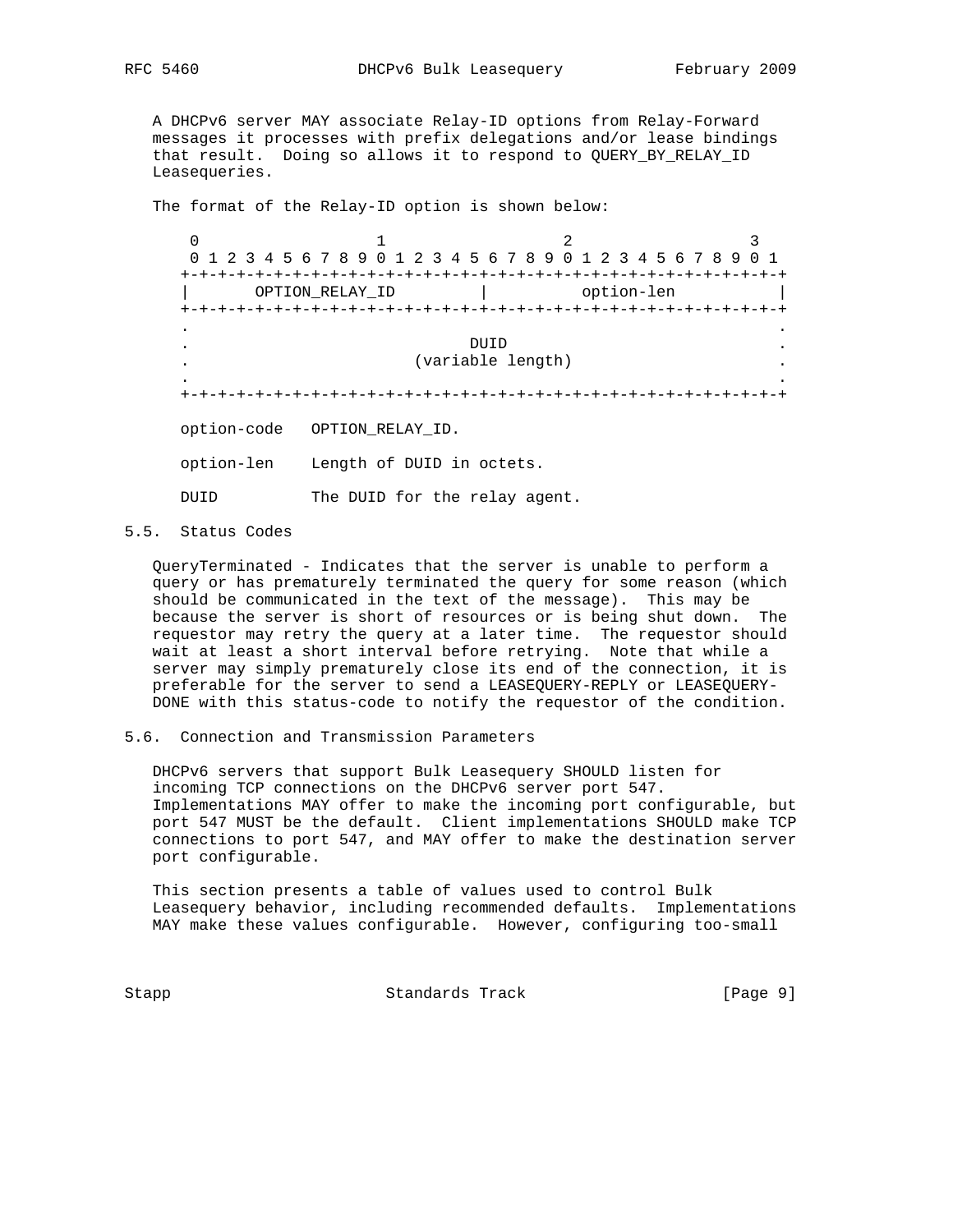timeout values may lead to harmful behavior both to this application as well as to other traffic in the network. As a result, timeout values smaller than the default values are NOT RECOMMENDED.

| Parameter                                       |    | Default Description                                                 |
|-------------------------------------------------|----|---------------------------------------------------------------------|
| BULK LO DATA TIMEOUT 300 s<br>BULK LO MAX CONNS | 10 | Bulk Leasequery data timeout<br>Max Bulk Leasequery TCP connections |

#### 6. Requestor Behavior

### 6.1. Connecting

 A requestor attempts to establish a TCP connection to a DHCPv6 server in order to initiate a Leasequery exchange. If the attempt fails, the requestor MAY retry.

#### 6.2. Forming Queries

 After a connection is established, the requestor constructs a Leasequery message, as specified in [RFC5007]. The query may have any of the defined query-types, and includes the options and data required by the query-type chosen. The requestor sends the message size then sends the actual DHCPv6 message, as described in Section 5.1.

 If the TCP connection becomes blocked or stops being writeable while the requestor is sending its query, the requestor SHOULD be prepared to terminate the connection after BULK\_LQ\_DATA\_TIMEOUT. We make this recommendation to allow requestors to control the period of time they are willing to wait before abandoning a connection, independent of notifications from the TCP implementations they may be using.

## 6.3. Processing Replies

 The requestor attempts to read a LEASEQUERY-REPLY message from the TCP connection. If the TCP connection stops delivering reply data (if the connection stops being readable), the requestor SHOULD be prepared to terminate the connection after BULK\_LQ\_DATA\_TIMEOUT, and MAY begin retry-processing if configured to do so.

 The requestor examines the LEASEQUERY-REPLY message, and determines how to proceed. Message validation rules are specified in DHCPv6 Leasequery [RFC5007]. If the reply contains an error status code (carried in an OPTION\_STATUS\_CODE option), the requestor follows the recommendations in [RFC5007]. A successful reply that does not include an OPTION\_CLIENT\_DATA option indicates that the target server had no bindings matching the query.

Stapp Standards Track [Page 10]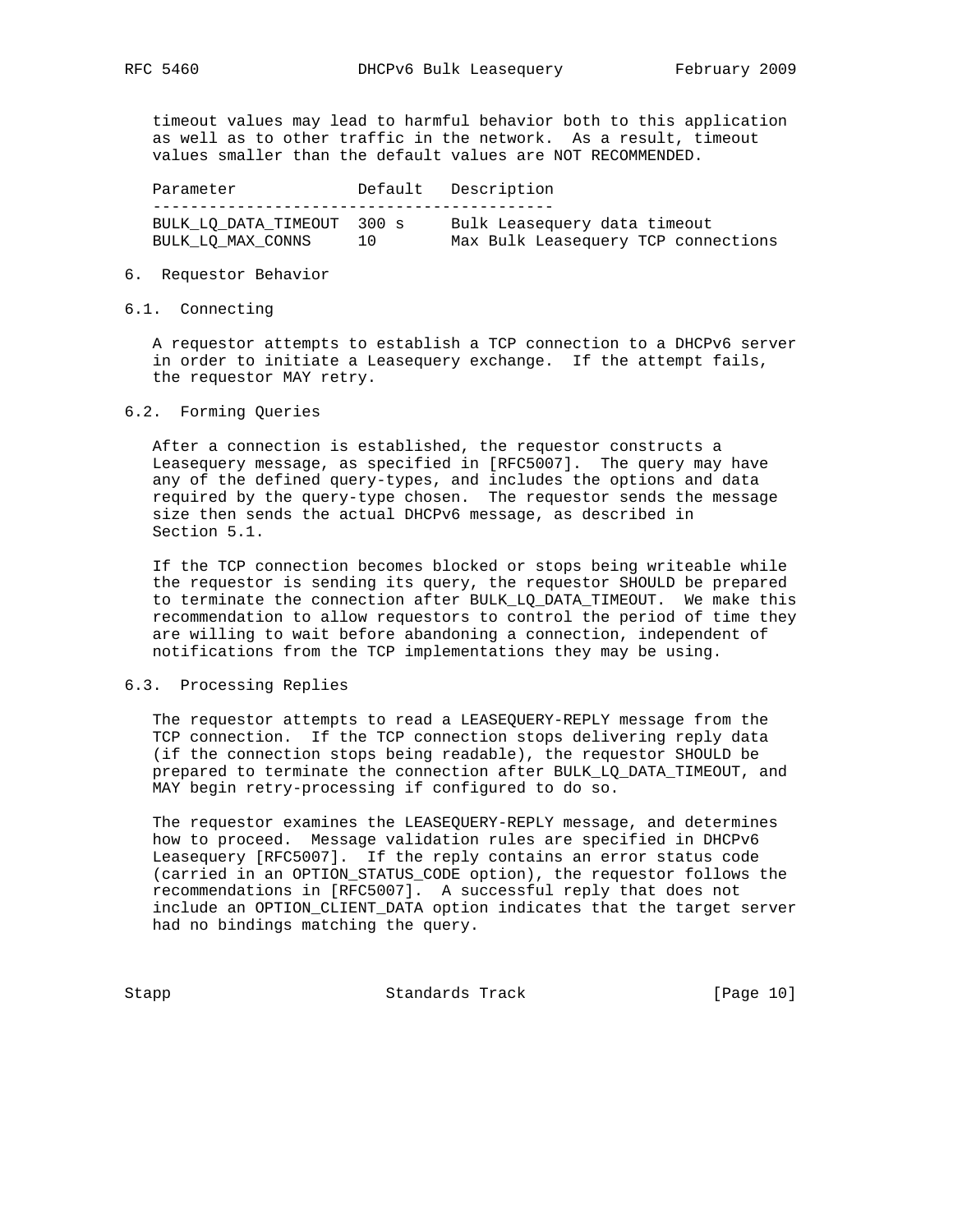Note: The Leasequery protocol uses the OPTION\_CLIENT\_LINK option as an indicator that multiple bindings were present in response to a single query. For Bulk Leasequery, the OPTION\_CLIENT\_LINK option is not used, and MUST NOT be present in replies.

 A successful LEASEQUERY-REPLY that is returning binding data includes an OPTION\_CLIENT\_DATA option and possibly additional options. If there are additional bindings to be returned, they will be carried in LEASEQUERY-DATA messages. Each LEASEQUERY-DATA message contains an OPTION\_CLIENT\_DATA option, and possibly other options. A LEASEQUERY- DATA message that does not contain an OPTION\_CLIENT\_DATA MUST be discarded.

 A single bulk query can result in a large number of replies. For example, a single relay agent might be responsible for routes for thousands of clients' delegated prefixes. The requestor MUST be prepared to receive more than one LEASEQUERY-DATA with transaction ids matching a single LEASEQUERY message.

 The LEASEQUERY-DONE message ends a successful Bulk Leasequery request that returned at least one binding. A LEASEQUERY-REPLY without any bindings MUST NOT be followed by a LEASEQUERY-DONE message for the same transaction-id. After receiving LEASEQUERY-DONE from a server, the requestor MAY close the TCP connection to that server. If the transaction-id in the LEASEQUERY-DONE does not match an outstanding LEASEQUERY message, the client MUST close the TCP connection.

#### 6.3.1. Reply Completion

 The reply to a Bulk Leasequery request is complete (i.e., no further messages for that request transaction-id will be received) when one of these conditions is met:

- 1. if the LEASEQUERY-REPLY message had no OPTION\_CLIENT\_DATA option, when the LEASEQUERY-REPLY is received,
- 2. else if the LEASEQUERY-REPLY did have an OPTION\_CLIENT\_DATA, when the corresponding LEASEQUERY-DONE message is received,
- 3. else when the connection is closed.
- 6.4. Querying Multiple Servers

 A Bulk Leasequery client MAY be configured to attempt to connect to and query from multiple DHCPv6 servers in parallel. The DHCPv6 Leasequery specification [RFC5007] includes a discussion about reconciling binding data received from multiple DHCPv6 servers.

Stapp Standards Track [Page 11]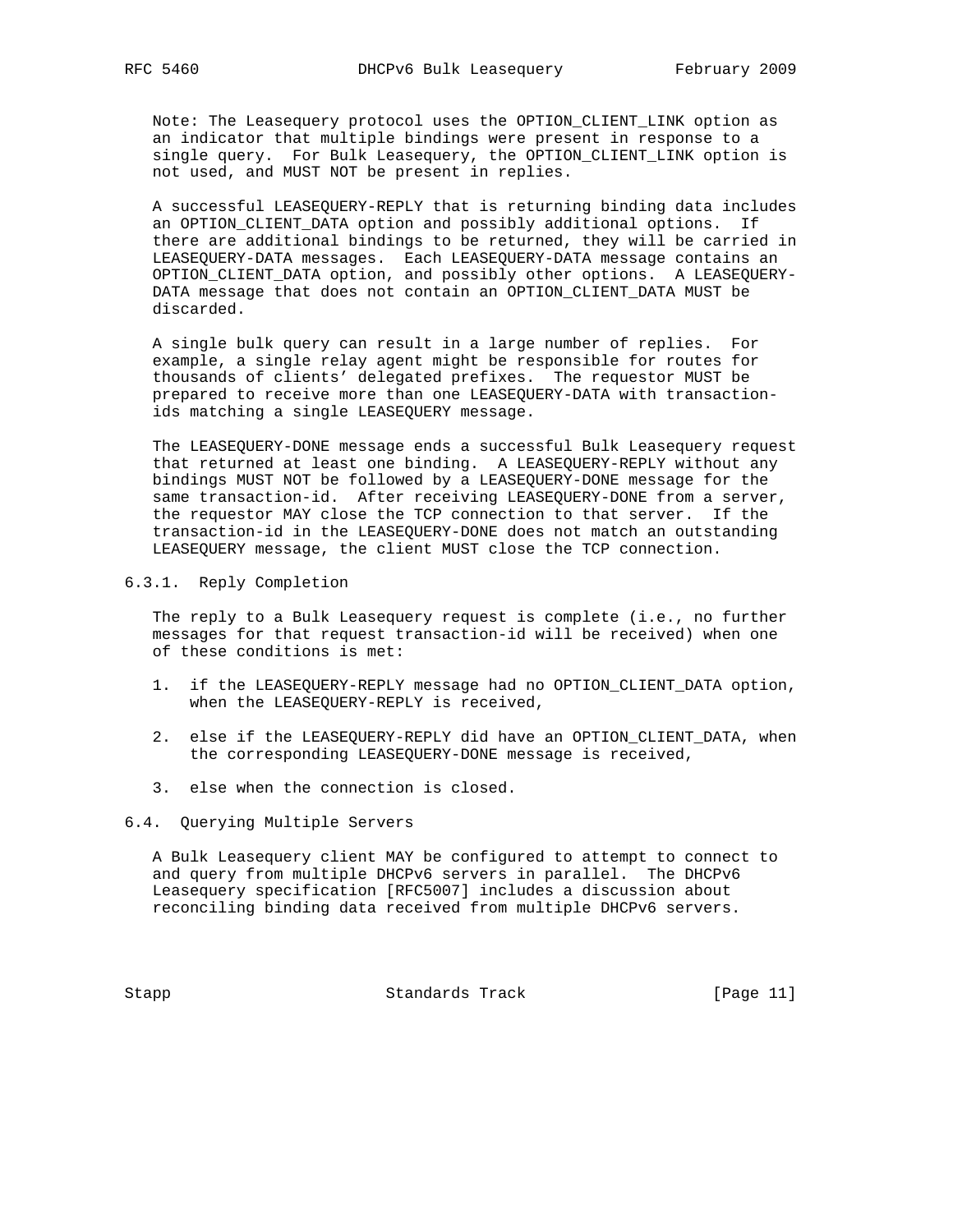# 6.5. Multiple Queries to a Single Server

 Bulk Leasequery clients may need to make multiple queries in order to recover binding information. A requestor MAY use a single connection to issue multiple queries. Each query MUST have a unique transaction-id. A server MAY process more than one query at a time. A server that is willing to do so MAY interleave replies to the multiple queries within the stream of reply messages it sends. Clients need to be aware that replies for multiple queries may be interleaved within the stream of reply messages. Clients that are not able to process interleaved replies (based on transaction-id) MUST NOT send more than one query at a time. Requestors should be aware that servers are not required to process queries in parallel, and that servers are likely to limit the rate at which they process queries from any one requestor.

### 6.5.1. Example

 This example illustrates what a series of queries and responses might look like. This is only an example -- there is no requirement that this sequence must be followed, or that clients or servers must support parallel queries.

 In the example session, the client sends four queries after establishing a connection; "xid" denotes a transaction-id in the diagram. Query 1 results in a failure; query 2 succeeds and the stream of replies concludes before the client issues any new query. Query 3 and query 4 overlap, and the server interleaves its replies to those two queries.

Stapp Standards Track [Page 12]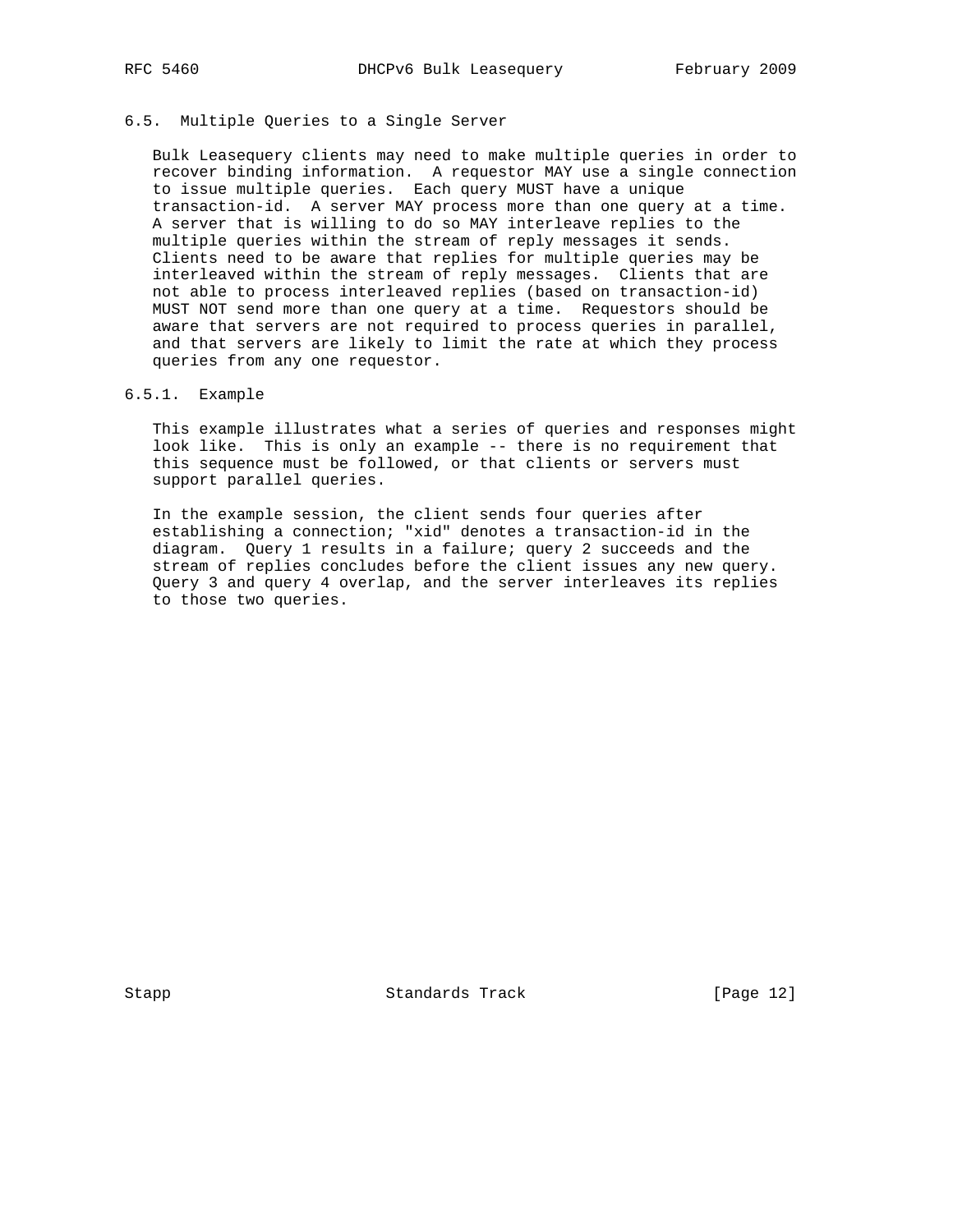| Client                    |                        | Server                           |  |
|---------------------------|------------------------|----------------------------------|--|
| . _ _ _ _ _               |                        |                                  |  |
| LEASEOUERY xid 1 ----->   |                        |                                  |  |
|                           | $\leftarrow$ - - - -   | LEASEOUERY-REPLY xid 1 (w/error) |  |
| LEASEQUERY xid 2 ----->   |                        |                                  |  |
|                           | $\leftarrow$ - - - -   | LEASEOUERY-REPLY xid 2           |  |
|                           | $\leftarrow$ - - - -   | LEASEOUERY-DATA xid 2            |  |
|                           | $\leftarrow$ - - - -   | LEASEOUERY-DATA xid 2            |  |
|                           | $\zeta$ - - - - -      | LEASEOUERY-DONE xid 2            |  |
| LEASEOUERY $xid$ 3 -----> |                        |                                  |  |
| LEASEOUERY xid 4 ----->   |                        |                                  |  |
|                           | $\zeta$ - - - - -      | LEASEOUERY-REPLY xid 4           |  |
|                           | $\leftarrow - - - -$   | LEASEOUERY-DATA xid 4            |  |
|                           | $\sim - - - - -$       | LEASEOUERY-REPLY xid 3           |  |
|                           | $\leftarrow - - - - -$ | LEASEOUERY-DATA xid 4            |  |
|                           | $\leftarrow$ - - - -   | LEASEOUERY-DATA xid 3            |  |
|                           | $\leftarrow - - - - -$ | LEASEOUERY-DONE xid 3            |  |
|                           | $\leftarrow - - - - -$ | LEASEOUERY-DATA xid 4            |  |
|                           | $\leftarrow$ - - - -   | LEASEOUERY-DONE xid 4            |  |

### 6.6. Closing Connections

 The requestor MAY close its end of the TCP connection after sending a LEASEQUERY message to the server. The requestor MAY choose to retain the connection if it intends to issue additional queries. Note that this client behavior does not guarantee that the connection will be available for additional queries: the server might decide to close the connection based on its own configuration.

- 7. Server Behavior
- 7.1. Accepting Connections

 Servers that implement DHCPv6 Bulk Leasequery listen for incoming TCP connections. Port numbers are discussed in Section 5.6. Servers MUST be able to limit the number of currently accepted and active connections. The value BULK\_LQ\_MAX\_CONNS MUST be the default; implementations MAY permit the value to be configurable.

 Servers MAY restrict Bulk Leasequery connections and LEASEQUERY messages to certain clients. Connections that are not from permitted clients SHOULD BE closed immediately, to avoid server connection resource exhaustion. Servers MAY restrict some clients to certain query types. Servers MAY reply to queries that are not permitted with the NotAllowed status code [RFC5007], and/or close the connection.

Stapp Standards Track [Page 13]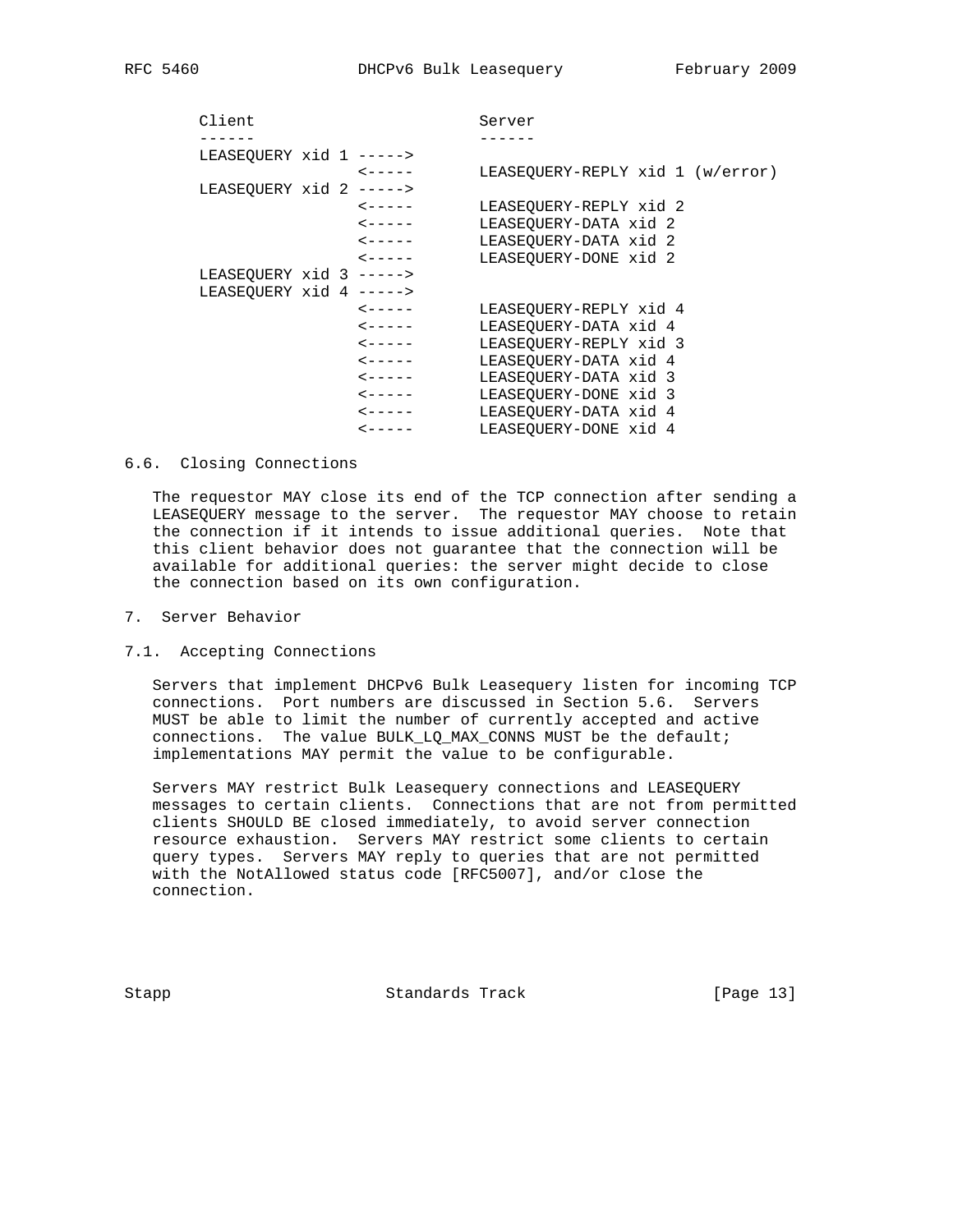If the TCP connection becomes blocked while the server is accepting a connection or reading a query, it SHOULD be prepared to terminate the connection after BULK\_LQ\_DATA\_TIMEOUT. We make this recommendation to allow Servers to control the period of time they are willing to wait before abandoning an inactive connection, independent of the TCP implementations they may be using.

## 7.2. Forming Replies

 The DHCPv6 Leasequery [RFC5007] specification describes the initial construction of LEASEQUERY-REPLY messages and the processing of QUERY\_BY\_ADDRESS and QUERY\_BY\_CLIENTID. Use of the LEASEQUERY-REPLY and LEASEQUERY-DATA messages to carry multiple bindings is described in Section 5.2. Message transmission and framing for TCP is described in Section 5.1. If the connection becomes blocked while the server is attempting to send reply messages, the server SHOULD be prepared to terminate the TCP connection after BULK\_LQ\_DATA\_TIMEOUT.

 If the server encounters an error during initial query processing, before any reply has been sent, it SHOULD send a LEASEQUERY-REPLY containing an error code in an OPTION\_STATUS\_CODE option. This signals to the requestor that no data will be returned. If the server encounters an error while processing a query that has already resulted in one or more reply messages, the server SHOULD send a LEASEQUERY-DONE message with an error status. The server SHOULD close its end of the connection as an indication that it was not able to complete query processing.

 If the server does not find any bindings satisfying a query, it SHOULD send a LEASEQUERY-REPLY without an OPTION\_STATUS\_CODE option and without any OPTION\_CLIENT\_DATA option. Otherwise, the server sends each binding's data in a reply message. The first reply message is a LEASEQUERY-REPLY. The binding data is carried in an OPTION\_CLIENT\_DATA option, as specified in [RFC5007] and extended below. The server returns subsequent bindings in LEASEQUERY-DATA messages, which can avoid redundant data (such as the requestor's Client-ID).

 For QUERY\_BY\_RELAY\_ID, the server locates each binding associated with the query's Relay-ID option value. In order to give a meaningful reply to a QUERY\_BY\_RELAY\_ID, the server has to be able to maintain this association in its DHCPv6 binding data. If the query's link-address is not set to 0::0, the server only returns bindings on links that could contain that address. If the link-address is not 0::0 and the server cannot find any matching links, the server SHOULD return the NotConfigured status in a LEASEQUERY-REPLY.

Stapp Standards Track [Page 14]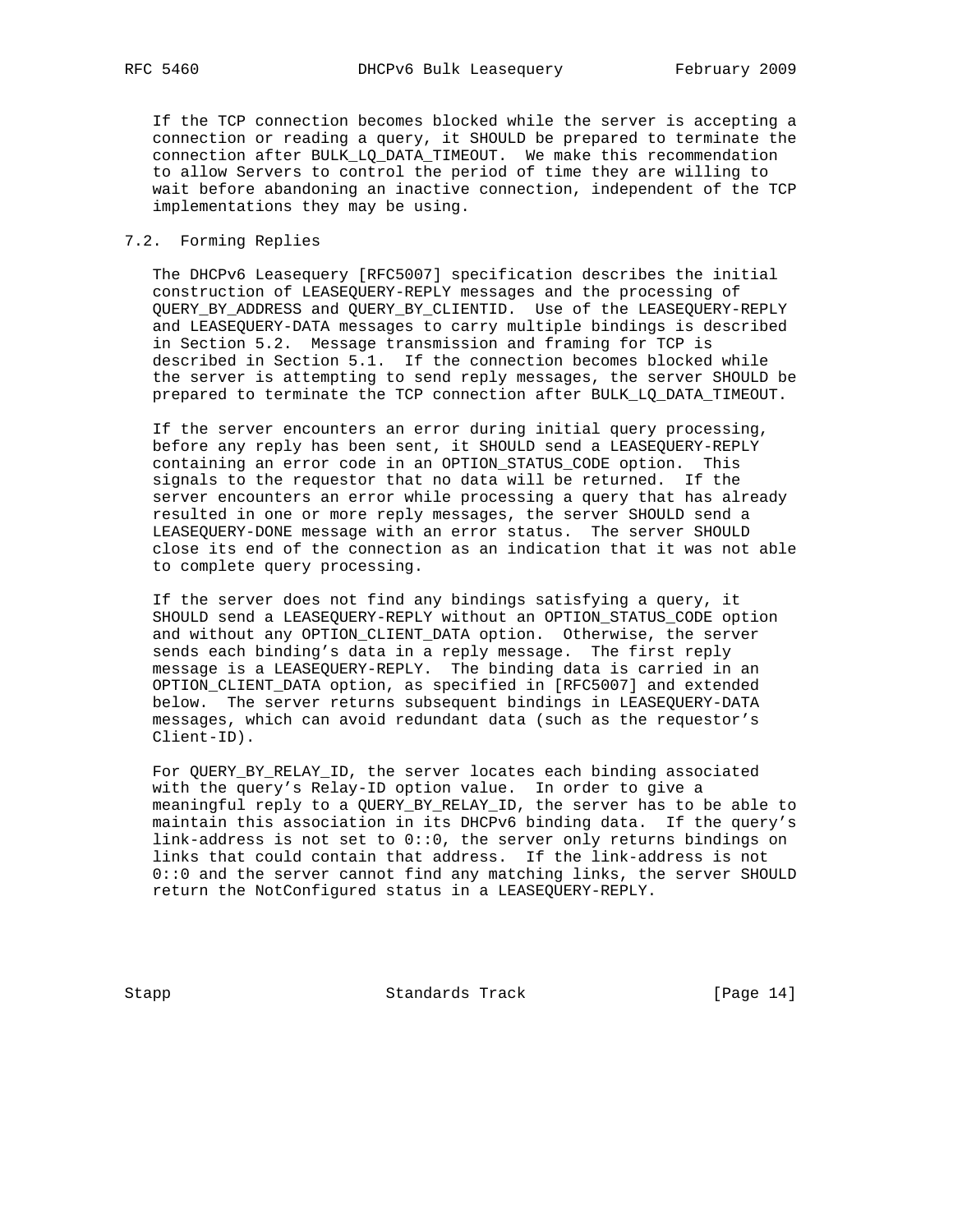For QUERY\_BY\_LINK\_ADDRESS, the server locates each binding associated with the link identified by the query's link-address value.

 For QUERY\_BY\_REMOTE\_ID, the server locates each binding associated with the query's Relay Remote-ID option value. In order to be able to give meaningful replies to this query, the server has to be able to maintain this association in its binding database. If the query message's link-address is not set to 0::0, the server only returns bindings on links that could contain that address. If the link address is not 0::0 and the server cannot find any matching links, the server SHOULD return the NotConfigured status in a LEASEQUERY- REPLY.

 The server sends the LEASEQUERY-DONE message as specified in Section 5.2.

### 7.3. Multiple or Parallel Queries

 As discussed in Section 6.5, requestors may want to leverage an existing connection if they need to make multiple queries. Servers MAY support reading and processing multiple queries from a single connection. A server MUST NOT read more query messages from a connection than it is prepared to process simultaneously.

 This MAY be a feature that is administratively controlled. Servers that are able to process queries in parallel SHOULD offer configuration that limits the number of simultaneous queries permitted from any one requestor, in order to control resource use if there are multiple requestors seeking service.

#### 7.4. Closing Connections

 The server MAY close its end of the TCP connection after sending its last message (a LEASEQUERY-REPLY or a LEASEQUERY-DONE) in response to a query. Alternatively, the server MAY retain the connection and wait for additional queries from the client. The server SHOULD be prepared to limit the number of connections it maintains, and SHOULD be prepared to close idle connections to enforce the limit.

 The server MUST close its end of the TCP connection if it encounters an error sending data on the connection. The server MUST close its end of the TCP connection if it finds that it has to abort an in process request. A server aborting an in-process request MAY attempt to notify its clients by using the QueryTerminated (Section 5.5) status code. If the server detects that the client end has been closed, the server MUST close its end of the connection after it has finished processing any outstanding requests from the client.

Stapp Standards Track [Page 15]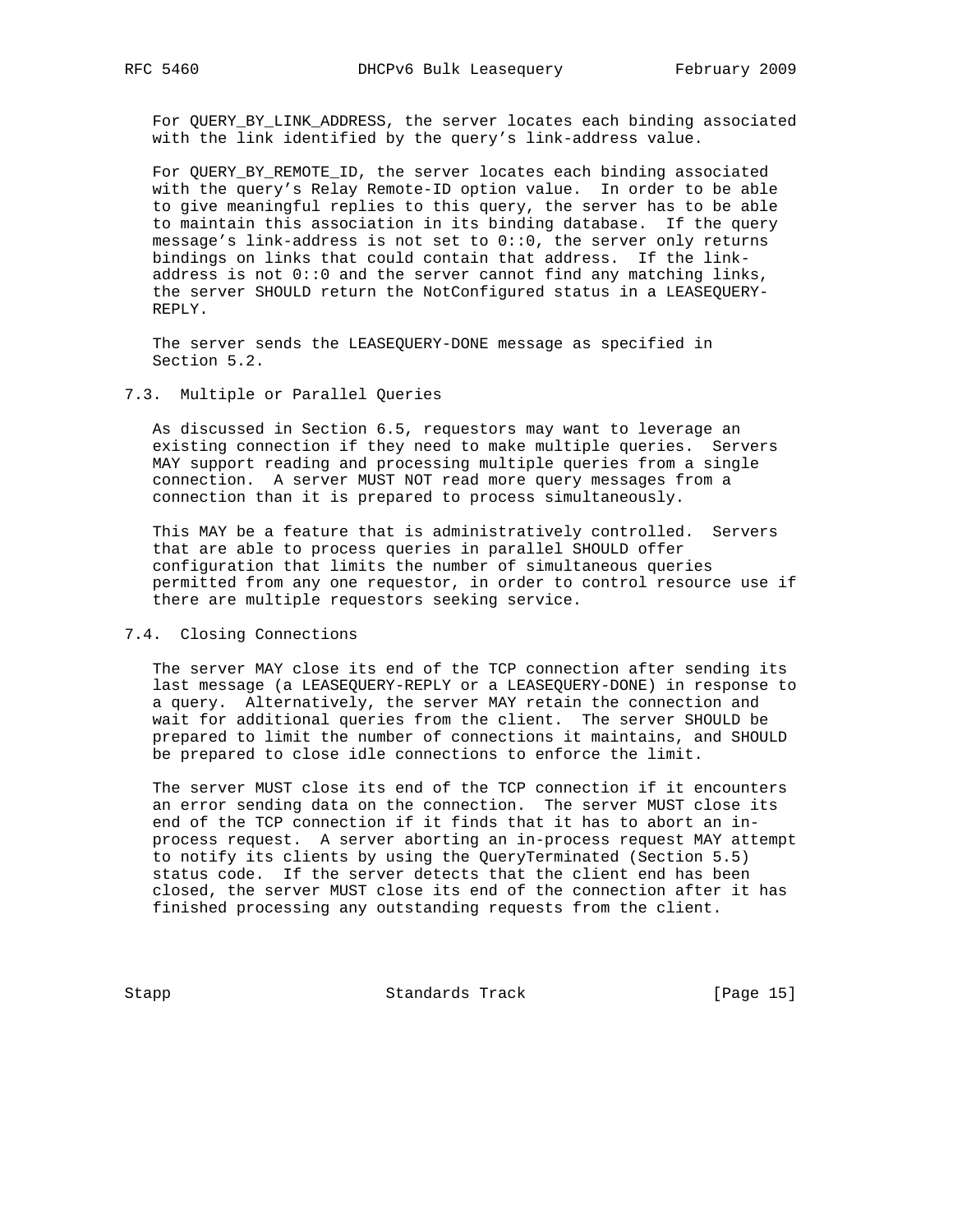#### 8. Security Considerations

 The "Security Considerations" section of [RFC3315] details the general threats to DHCPv6. The DHCPv6 Leasequery specification [RFC5007] describes recommendations for the Leasequery protocol, especially with regard to relayed LEASEQUERY messages, mitigation of packet-flooding denial-of-service (DoS) attacks, restriction to trusted clients, and use of IPsec [RFC4301].

 The use of TCP introduces some additional concerns. Attacks that attempt to exhaust the DHCPv6 server's available TCP connection resources, such as SYN flooding attacks, can compromise the ability of legitimate clients to receive service. Malicious clients who succeed in establishing connections, but who then send invalid queries, partial queries, or no queries at all also can exhaust a server's pool of available connections. We recommend that servers offer configuration to limit the sources of incoming connections, that they limit the number of accepted connections and the number of in-process queries from any one connection, and that they limit the period of time during which an idle connection will be left open.

9. IANA Considerations

IANA has assigned a new value in the registry of DHCPv6 Option Codes:

53 OPTION\_RELAY\_ID

IANA has assigned a new value in the registry of DHCPv6 Status Codes:

11 QueryTerminated

 IANA has assigned the following values in the registry of DHCPv6 Message types:

 16 LEASEQUERY-DONE 17 LEASEQUERY-DATA

 IANA has assigned the following values in the registry of query-types for the DHCPv6 OPTION\_LQ\_QUERY option:

- 3 QUERY\_BY\_RELAY\_ID
- 4 QUERY\_BY\_LINK\_ADDRESS
- 5 QUERY\_BY\_REMOTE\_ID

 The above-mentioned registries are available from http://www.iana.org.

Stapp Standards Track [Page 16]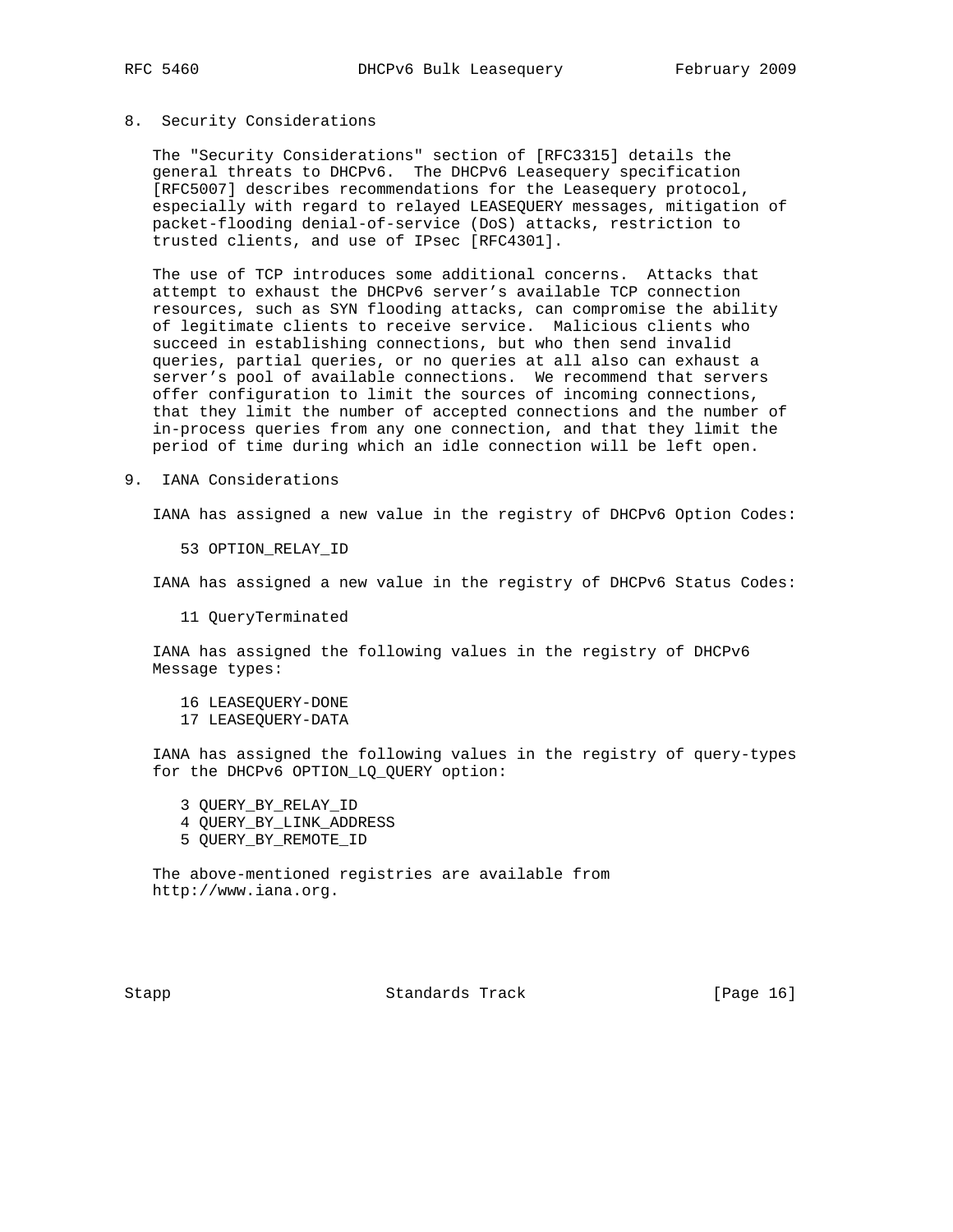- 
- 10. Acknowledgments

 Many of the ideas in this document were originally proposed by Kim Kinnear, Richard Johnson, Hemant Singh, Ole Troan, and Bernie Volz. Further suggestions and improvements were made by participants in the DHC working group, including John Brzozowski, Marcus Goller, Alfred Hoenes, Ted Lemon, Bud Millwood, and Thomas Narten.

- 11. References
- 11.1. Normative References
	- [RFC2119] Bradner, S., "Key words for use in RFCs to Indicate Requirement Levels", BCP 14, RFC 2119, March 1997.
	- [RFC3315] Droms, R., Bound, J., Volz, B., Lemon, T., Perkins, C., and M. Carney, "Dynamic Host Configuration Protocol for IPv6 (DHCPv6)", RFC 3315, July 2003.
	- [RFC3633] Troan, O. and R. Droms, "IPv6 Prefix Options for Dynamic Host Configuration Protocol (DHCP) version 6", RFC 3633, December 2003.
	- [RFC4649] Volz, B., "Dynamic Host Configuration Protocol for IPv6 (DHCPv6) Relay Agent Remote-ID Option", RFC 4649, August 2006.
	- [RFC5007] Brzozowski, J., Kinnear, K., Volz, B., and S. Zeng, "DHCPv6 Leasequery", RFC 5007, September 2007.
- 11.2. Informative References
	- [RFC4301] Kent, S. and K. Seo, "Security Architecture for the Internet Protocol", RFC 4301, December 2005.
	- [RFC4614] Duke, M., Braden, R., Eddy, W., and E. Blanton, "A Roadmap for Transmission Control Protocol (TCP) Specification Documents", RFC 4614, September 2006.

Stapp Standards Track [Page 17]